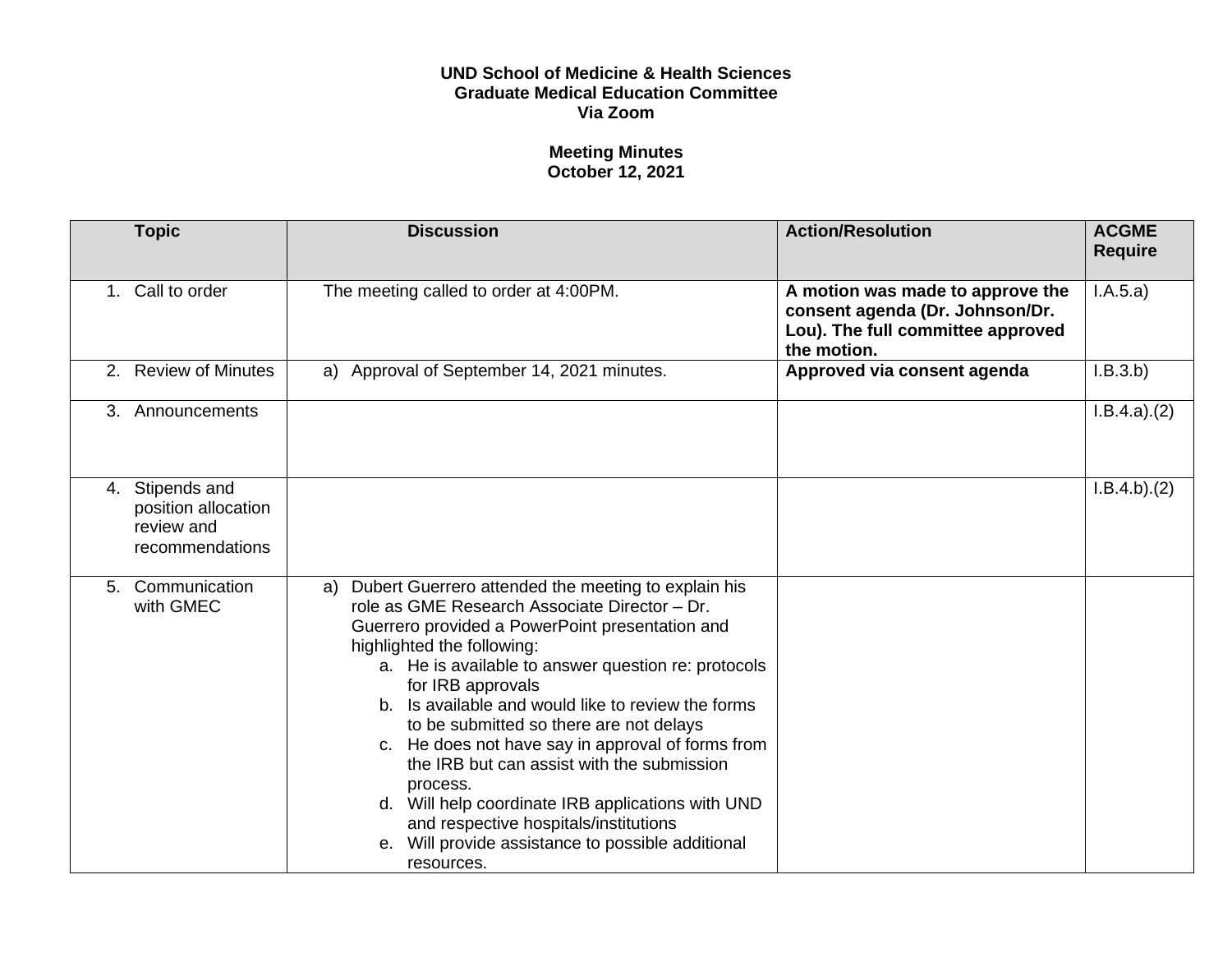|                                                                                                                                                                                       |    | There were some questions about approvals needed<br>and reliance agreements. Dr. Basson suggested that<br>any reliance agreement should be in writing for<br>documentation purposes.<br>There were some discussions about possible grants<br>and resource availability.<br>Becker clarified limits for Guerrero's help. He is<br>contracted to work with 35 residents. It's a first come<br>first serve basis for residents.<br>b) Becker - Reminder that Residents have GMEC<br>Resident meeting following the meeting |                                             |             |
|---------------------------------------------------------------------------------------------------------------------------------------------------------------------------------------|----|-------------------------------------------------------------------------------------------------------------------------------------------------------------------------------------------------------------------------------------------------------------------------------------------------------------------------------------------------------------------------------------------------------------------------------------------------------------------------------------------------------------------------|---------------------------------------------|-------------|
|                                                                                                                                                                                       | C) | Annual Reports are due today A template was sent out<br>at an earlier meeting.                                                                                                                                                                                                                                                                                                                                                                                                                                          |                                             |             |
| 6. Resident duty<br>hours                                                                                                                                                             | a) | MedHub Duty Hours Institutional Summary: August-<br>September 2021. (See Attachment 6).                                                                                                                                                                                                                                                                                                                                                                                                                                 | 6a. Approved via consent agenda             | III.B.5     |
| 7. Quality of GME<br>Learning and<br>Working<br>Environment                                                                                                                           | a) | Dr. Becker reminded resident members that resident<br>forum meets directly after GMEC meeting; advises<br>residents to stay and meet.                                                                                                                                                                                                                                                                                                                                                                                   | No issues mentioned by resident<br>members. | I.B.4.a)(2) |
| 8. Curriculum and<br>Evaluation                                                                                                                                                       |    |                                                                                                                                                                                                                                                                                                                                                                                                                                                                                                                         |                                             | I.B.4.a)(4) |
| 9. Oversight of<br>program<br>accreditation:<br>Review of<br>accreditation<br>letters, monitoring<br>of action plans for<br>correction of<br>citations and areas<br>of noncompliance. |    |                                                                                                                                                                                                                                                                                                                                                                                                                                                                                                                         |                                             | I.A.3.      |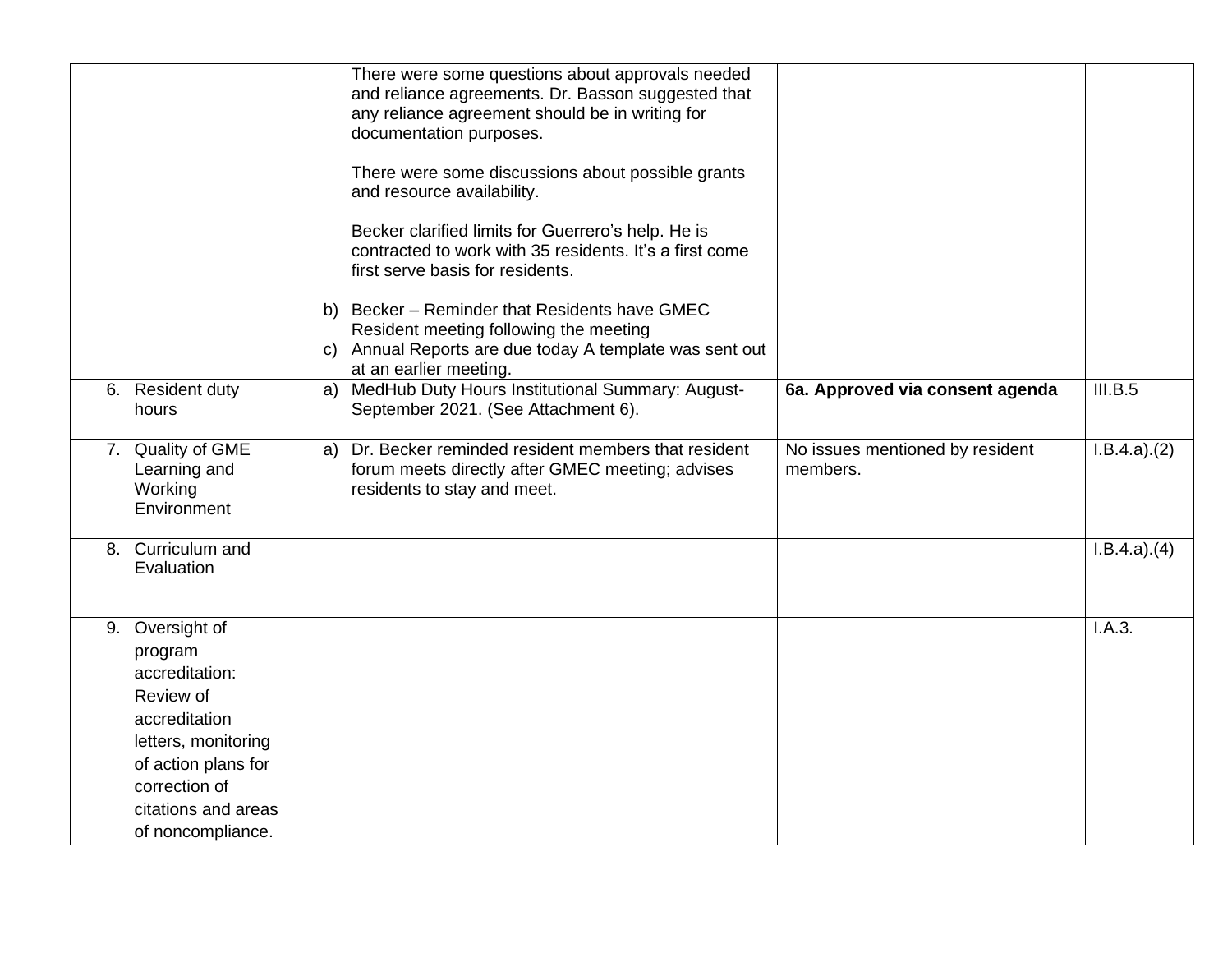| 10. Institutional<br>Accreditation               |                                                                                                                                                                                                                                                                                                                                                                                                                                                                                                                                                                                                                                                                                                                                                                                 |                                                                                                                                                                                                                                                                                                                                                                                                                                                                                                                                       | I.B.4.b)(6)                                 |
|--------------------------------------------------|---------------------------------------------------------------------------------------------------------------------------------------------------------------------------------------------------------------------------------------------------------------------------------------------------------------------------------------------------------------------------------------------------------------------------------------------------------------------------------------------------------------------------------------------------------------------------------------------------------------------------------------------------------------------------------------------------------------------------------------------------------------------------------|---------------------------------------------------------------------------------------------------------------------------------------------------------------------------------------------------------------------------------------------------------------------------------------------------------------------------------------------------------------------------------------------------------------------------------------------------------------------------------------------------------------------------------------|---------------------------------------------|
| 11. Annual<br>Institutional<br><b>Review</b>     |                                                                                                                                                                                                                                                                                                                                                                                                                                                                                                                                                                                                                                                                                                                                                                                 |                                                                                                                                                                                                                                                                                                                                                                                                                                                                                                                                       |                                             |
| 12. Oversight of<br>programs changes             |                                                                                                                                                                                                                                                                                                                                                                                                                                                                                                                                                                                                                                                                                                                                                                                 |                                                                                                                                                                                                                                                                                                                                                                                                                                                                                                                                       |                                             |
| 13. Establishment of<br>Policy and<br>Procedures | a) Leave Policy for Residents/Fellows Review -Dr.<br>Becker reviewed the proposed Leave policy and said<br>this policy has been reviewed by legal and HR with no<br>concerns from them.                                                                                                                                                                                                                                                                                                                                                                                                                                                                                                                                                                                         | 13a) Dr. Raum moved to approve<br>Leave Policy / Dr. Hostetter<br>seconds motion to approve Leave<br>Policy.                                                                                                                                                                                                                                                                                                                                                                                                                          | I.B.4.b)(1)<br>Leave<br>Policy<br>revisions |
|                                                  | Some language has been changed to be more precise.                                                                                                                                                                                                                                                                                                                                                                                                                                                                                                                                                                                                                                                                                                                              | There was some additional<br>discussion.                                                                                                                                                                                                                                                                                                                                                                                                                                                                                              | approved                                    |
|                                                  | The faculty had some questions that were discussed.<br>Dr. Becker reminded all programs that they should<br>have a program policy re: Leave and reaffirmed that                                                                                                                                                                                                                                                                                                                                                                                                                                                                                                                                                                                                                 | The Leave Policy was approved<br>by the full committee.                                                                                                                                                                                                                                                                                                                                                                                                                                                                               |                                             |
|                                                  | paragraph #8 provided them some autonomy<br>b) Residents as Teachers Policy – extensive changes<br>made. Policy will have to get vetted upwards. Will get<br>pushed to UMEC committee after we approve. Policy<br>will not be officially submitted until vetted<br>Dr. Zelewski - Suggests addition to language: "and<br>pertinent educational documents."<br>Dr. Basson - Comments that it would be hard to make<br>specific. Suggests adding: "including the students<br>supervision policy, learner mistreatment policy and the<br>learning objective fellowship and have graduated from<br>a UND SMHS"<br>c) Event Notification Policy Review - Dr. Becker<br>reviewed the updated policy. She said some wording<br>had been added wording for clarification and to reflect | 13b) Dr. Hostetter moves to<br>approve the Residents as<br><b>Teachers Policy / Dr. Raum</b><br>seconds motion to approve Leave<br>Policy contingent on adjusting<br>wording suggested by Dr.<br>Zelewski and Dr. Basson re:<br>listing specific policies.<br>This policy will then go to UMEC.<br>13c). After further discussion this<br>policy was tabled to review<br>wording from the ND BOM and<br>bring back to the committee. Dr.<br>Olson will provide the BOM<br>materials to Dr. Becker.<br>13d). Dr. Raum moved to approve |                                             |
|                                                  | in the policy what is current procedures.                                                                                                                                                                                                                                                                                                                                                                                                                                                                                                                                                                                                                                                                                                                                       | <b>Policy on Resident/Fellow</b>                                                                                                                                                                                                                                                                                                                                                                                                                                                                                                      |                                             |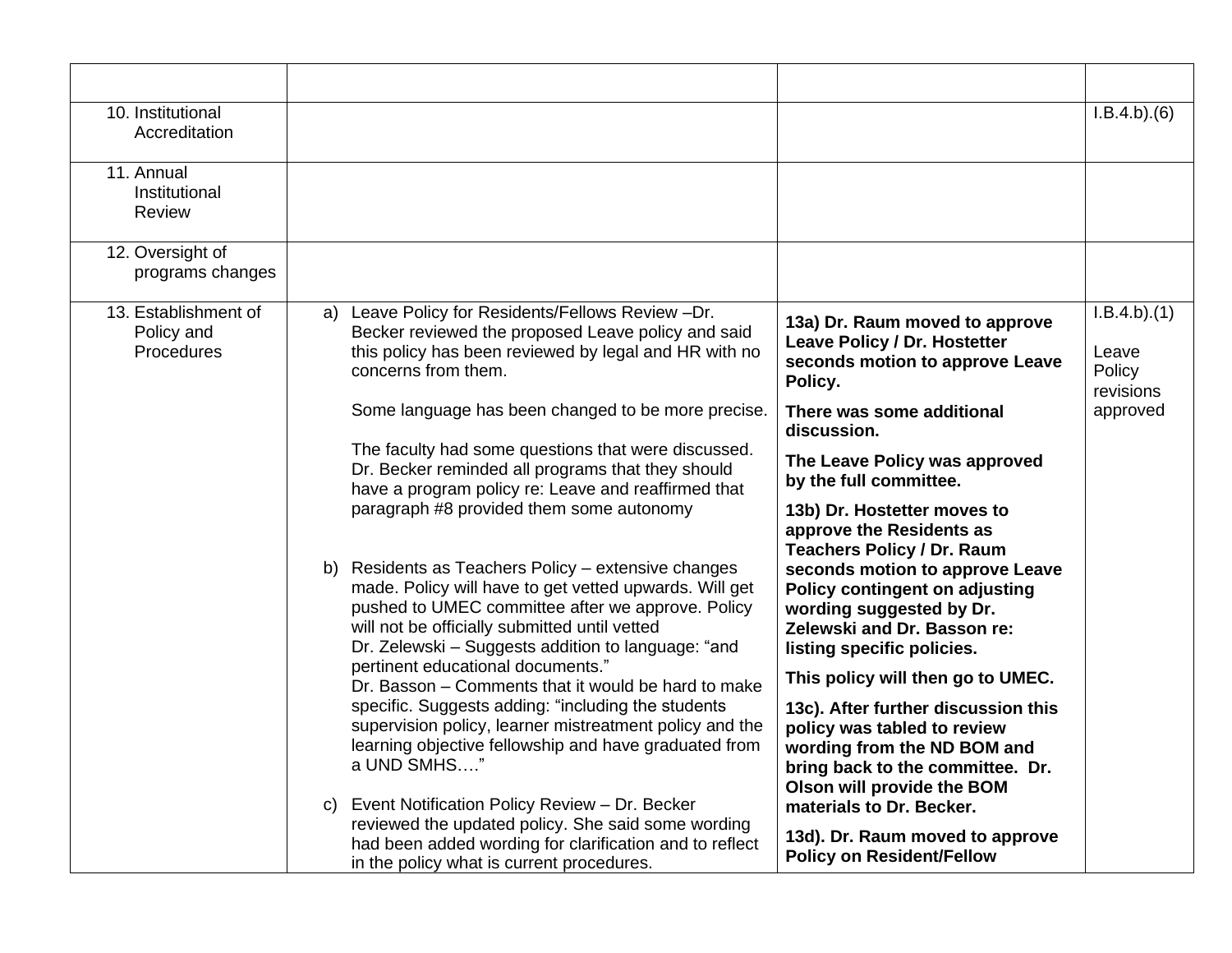| 14. Oversight of<br>reductions and<br>closures<br>15. Vendor<br>interactions | Discussion included:<br>a. Should letters of reprimand be included? (Dr.<br>Hostetter)<br>b. Wordsmith similar to the ND Board of Medicine.<br>d) Policy on Resident/Fellow Transfers - adjust wording<br>and policy specifications.<br>Dr. Basson - Comments on the way current students<br>have to comply with GMEC. Requests adding a<br>statement for residents teaching students. | <b>Transfers / Dr. Olson seconds</b><br>motion to approve Policy on<br><b>Resident/Fellow Transfers.</b><br>The motion was approved by the<br>full committee. | IV.N.<br>IV.K |
|------------------------------------------------------------------------------|----------------------------------------------------------------------------------------------------------------------------------------------------------------------------------------------------------------------------------------------------------------------------------------------------------------------------------------------------------------------------------------|---------------------------------------------------------------------------------------------------------------------------------------------------------------|---------------|
|                                                                              |                                                                                                                                                                                                                                                                                                                                                                                        |                                                                                                                                                               |               |
| Adjournment                                                                  |                                                                                                                                                                                                                                                                                                                                                                                        |                                                                                                                                                               |               |
| Future meeting<br>schedules                                                  | The next meeting will be in December 2021                                                                                                                                                                                                                                                                                                                                              |                                                                                                                                                               |               |

Minutes taken by Ashley Anderson, GME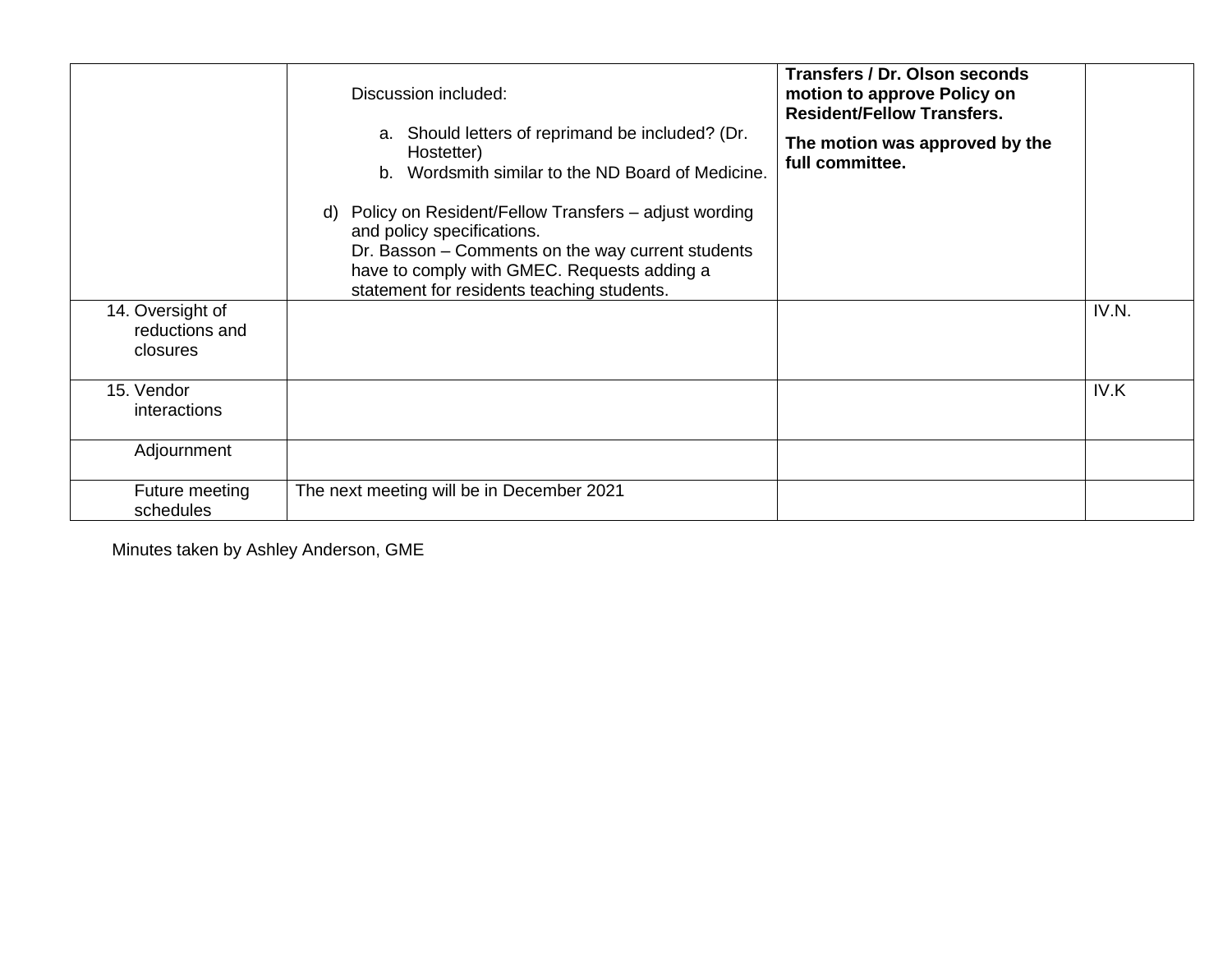| 2021-2022                                                          |                                     | Jul | Aug                       | Sep                     | Oct                       | Nov | <b>Dec</b> | Jan | Feb | Mar | Apr | May | Jun |
|--------------------------------------------------------------------|-------------------------------------|-----|---------------------------|-------------------------|---------------------------|-----|------------|-----|-----|-----|-----|-----|-----|
| <b>Graduate Medical Education Committee</b>                        |                                     |     |                           |                         |                           |     |            |     |     |     |     |     |     |
| **Need 12 votes for majority (one resident vote of those required) |                                     |     |                           |                         |                           |     |            |     |     |     |     |     |     |
| <b>Voting Members - Fargo/or Grand Forks sites</b>                 |                                     |     |                           |                         |                           |     |            |     |     |     |     |     |     |
| Kim Becker, DIO                                                    | <b>DIO</b>                          |     | $\boldsymbol{\mathsf{X}}$ | $\sf X$                 | $\times$                  |     |            |     |     |     |     |     |     |
| David Theige, MD                                                   | Quality<br>Improvement/Safety       |     |                           |                         |                           |     |            |     |     |     |     |     |     |
|                                                                    | <b>Officer Sanford</b>              |     | $\sf X$                   | $\sf X$                 |                           |     |            |     |     |     |     |     |     |
| Jennifer Raum, MD, Internal<br><b>Medicine</b>                     | Program Director                    |     | X                         |                         | $\times$                  |     |            |     |     |     |     |     |     |
| Robert Olson, MD, Psychiatry                                       | <b>Program Director</b>             |     | $\mathsf{X}$              | $\sf X$                 | $\boldsymbol{\mathsf{X}}$ |     |            |     |     |     |     |     |     |
| Neville Alberto, MD, Transitional<br>Year                          | Program Director                    |     | X                         | X                       |                           |     |            |     |     |     |     |     |     |
| Stefan Johnson, MD, Surgery                                        | Program Director                    |     | $\sf X$                   | $\overline{\mathsf{X}}$ | $\boldsymbol{\mathsf{X}}$ |     |            |     |     |     |     |     |     |
| <b>Bruce Piatt, MD, Orthopedics</b>                                | Program Director                    |     | $\boldsymbol{\mathsf{X}}$ | X                       | $\boldsymbol{\mathsf{X}}$ |     |            |     |     |     |     |     |     |
| <b>Lindsey Dahl, MD, Geriatrics</b>                                | <b>Program Director</b>             |     |                           | X                       |                           |     |            |     |     |     |     |     |     |
| Lara Lunde, MD, Fargo FM                                           | Program Director                    |     | X                         | $\sf X$                 |                           |     |            |     |     |     |     |     |     |
| Jau-Shin Lou, MD, Neurology                                        | <b>Program Director</b>             |     | $\sf X$                   |                         | $\boldsymbol{\mathsf{X}}$ |     |            |     |     |     |     |     |     |
| Katrina Lybeck, MD, Internal<br><b>Medicine</b>                    | <b>Resident member</b>              |     | $\pmb{\mathsf{X}}$        |                         | $\boldsymbol{\mathsf{x}}$ |     |            |     |     |     |     |     |     |
| Umama Zareen, MD, Internal<br><b>Medicine</b>                      | Alternate representative            |     |                           |                         |                           |     |            |     |     |     |     |     |     |
| Jinal Desai, MD Psychiatry                                         | Resident member                     |     | X                         | X                       | $\boldsymbol{\mathsf{X}}$ |     |            |     |     |     |     |     |     |
| Jessica McLaughlin, MD, Psychiatry                                 | <b>Alternate Resident</b><br>member |     |                           | X                       |                           |     |            |     |     |     |     |     |     |
| <b>Andrew Sefain, MD, Neurology</b>                                | Resident member                     |     |                           | $\overline{\mathsf{X}}$ | $\boldsymbol{\mathsf{X}}$ |     |            |     |     |     |     |     |     |
| Joshua Blotter, MD, Neurology                                      | <b>Alternate Resident</b><br>member |     |                           |                         |                           |     |            |     |     |     |     |     |     |
| <b>Eric Curto, MD, Surgery</b>                                     | Resident member                     |     |                           |                         |                           |     |            |     |     |     |     |     |     |
| <b>Anthony Duncan, Surgery</b>                                     | <b>Alternate Resident</b><br>member |     |                           | X                       |                           |     |            |     |     |     |     |     |     |
| Anastasia Schroeder, MD,<br><b>Transitional Year</b>               | <b>Resident member</b>              |     | X                         | X                       | $\boldsymbol{\mathsf{X}}$ |     |            |     |     |     |     |     |     |
| Yesha Shukla, MD, FMED, Fargo                                      | Resident member                     |     |                           | X                       | $\sf X$                   |     |            |     |     |     |     |     |     |
| <b>Israar Mohammed, MD, FMED,</b><br>Fargo                         | <b>Alternate Resident</b><br>member |     |                           |                         |                           |     |            |     |     |     |     |     |     |
| Julia Matera, MD, Orthopedics                                      | Resident member                     |     | X                         | X                       | $\times$                  |     |            |     |     |     |     |     |     |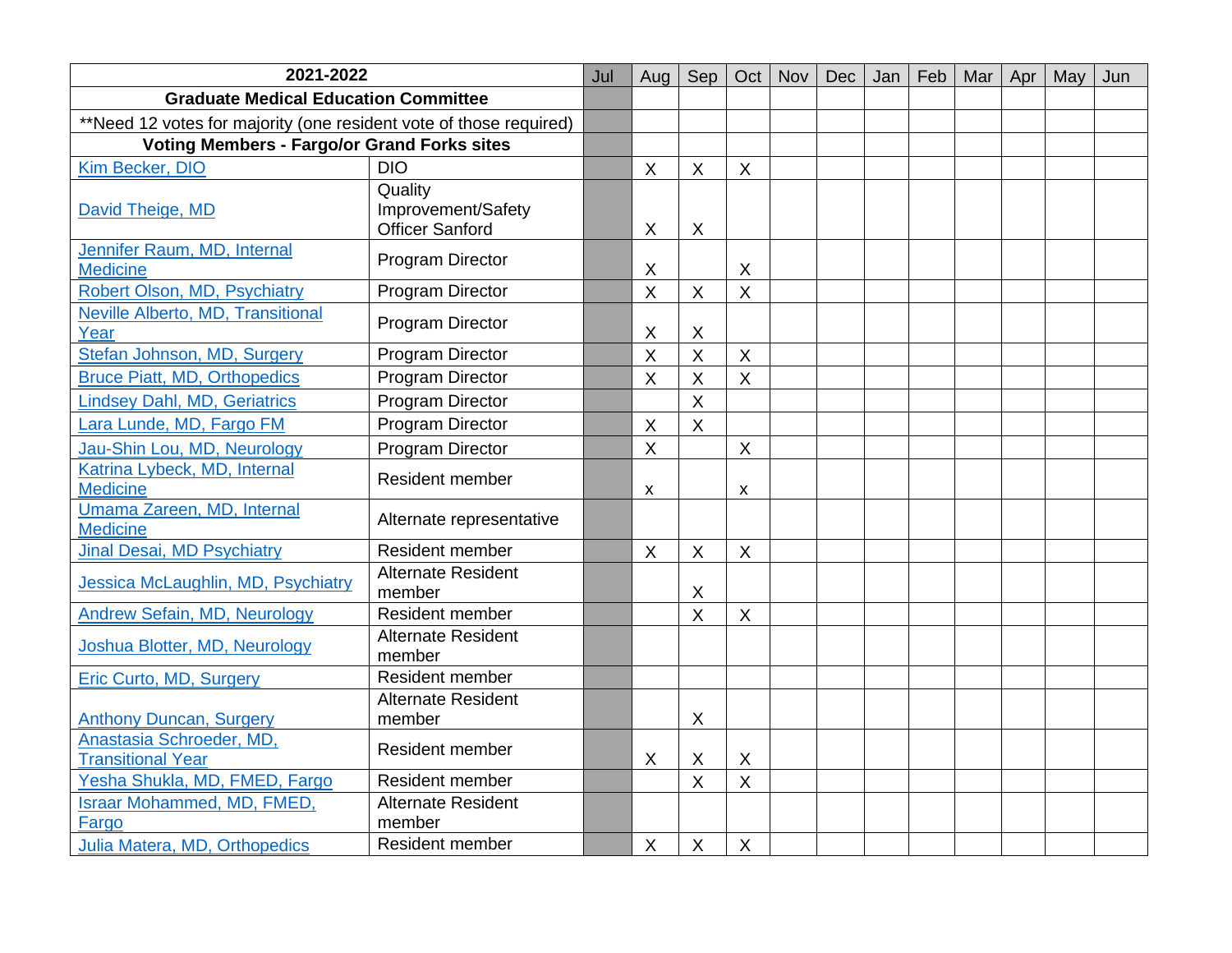|                                                                       | <b>Alternate Resident</b><br>member          |              |          |                           |  |  |  |  |
|-----------------------------------------------------------------------|----------------------------------------------|--------------|----------|---------------------------|--|--|--|--|
| Kelly McKnight, MD, Orthopedics<br>Phanindra Antharam, MD, Geriatrics |                                              |              |          |                           |  |  |  |  |
| fellow                                                                | <b>Resident member</b>                       |              |          |                           |  |  |  |  |
|                                                                       | <b>Alternate Resident</b>                    |              |          |                           |  |  |  |  |
| Daniela Kin, MD, Geriatrics fellow                                    | member                                       |              |          |                           |  |  |  |  |
| <b>Voting Members - Minot</b>                                         |                                              |              |          |                           |  |  |  |  |
| Peter Sandroni, MD, FMED                                              | Program Director                             |              | X        | $\boldsymbol{\mathsf{X}}$ |  |  |  |  |
| Sohaib Hussaini, MD, R2, FMED                                         | Resident member                              |              | X        | $\boldsymbol{\mathsf{X}}$ |  |  |  |  |
| Priya Vora, MD, R1, FMED                                              | <b>Alternate Resident</b><br>member          |              |          |                           |  |  |  |  |
| <b>Voting Members - Williston</b>                                     |                                              |              |          |                           |  |  |  |  |
| Peter Sandroni, MD, FMED                                              | <b>Program Director</b>                      |              | X        | $\boldsymbol{\mathsf{X}}$ |  |  |  |  |
| Amit Babra, MD, Williston RTT                                         | Resident member                              |              |          |                           |  |  |  |  |
| Amarjot Mann, MD, Williston RTT                                       | <b>Alternate Resident</b><br>member          |              |          | $\times$                  |  |  |  |  |
| <b>Voting Members - Bismarck</b>                                      |                                              |              | $\times$ |                           |  |  |  |  |
| Jeff Hostetter, MD, FMED                                              | <b>Program Director</b>                      | X            |          | $\times$                  |  |  |  |  |
| Ranon Cook, MD, FMED Bismarck                                         | Resident member                              | X            |          | $\overline{\mathsf{X}}$   |  |  |  |  |
| <b>Sumaiya Thakor, MD, FMED</b>                                       | <b>Alternate Resident</b>                    |              |          |                           |  |  |  |  |
| <b>Bismarck</b>                                                       | member                                       | X            |          | X                         |  |  |  |  |
| <b>Voting Members - Hettinger</b>                                     |                                              |              |          | $\overline{\mathsf{X}}$   |  |  |  |  |
| Jeff Hostetter, MD, FMED                                              | <b>Program Director</b>                      |              | X        | $\sf X$                   |  |  |  |  |
| Janak Patel, MD, FMED                                                 | Resident representative                      |              |          |                           |  |  |  |  |
| Michael Luckow, MD, FM                                                | <b>Alternate Resident</b><br>member          |              |          |                           |  |  |  |  |
| <b>Advisory Members</b>                                               |                                              |              |          |                           |  |  |  |  |
| * (Assoc/Asst PD become voting when PD is Absent)                     |                                              | $\mathsf{X}$ |          |                           |  |  |  |  |
| Marc Basson, MD, PhD, MBA                                             | Senior Assoc. Dean of<br>Medicine & Research | X            |          | $\times$                  |  |  |  |  |
| Cathy Houle, MD, FMED                                                 | Site Director Hettinger                      |              |          | $\sf X$                   |  |  |  |  |
| James Roerig, Pharm.D., Psychiatry                                    | Associate PD, Clerkship<br>Director*         |              |          |                           |  |  |  |  |
| <b>Hailey Schepp, MPA</b>                                             | Sanford Health<br>representative             |              |          | $\times$                  |  |  |  |  |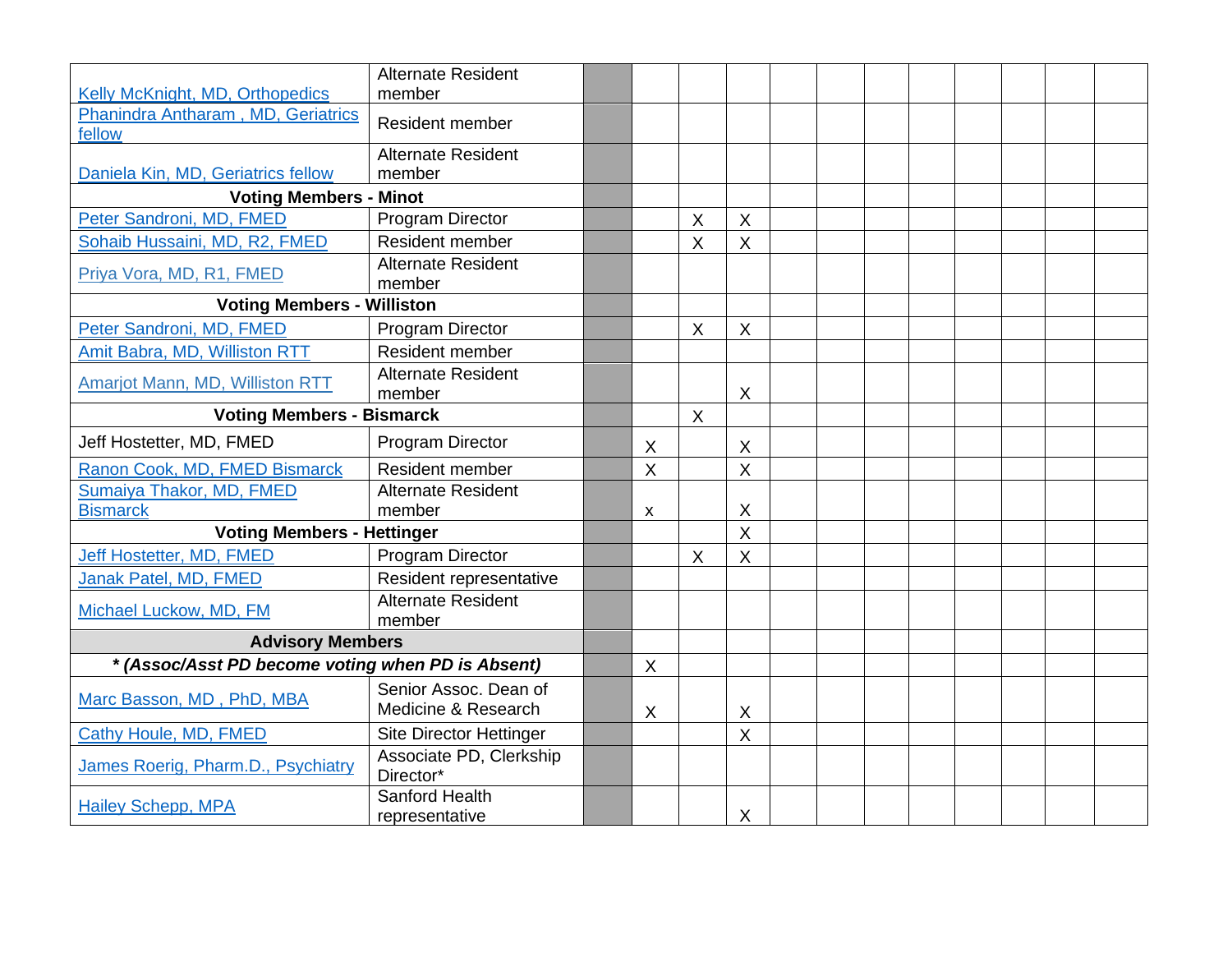| Paul Mariani, MD, VA Medical<br><b>Center</b>         | <b>Designated Educational</b><br><b>Official VA GMEC</b><br>Appointee |                |              |                    |  |  |  |  |
|-------------------------------------------------------|-----------------------------------------------------------------------|----------------|--------------|--------------------|--|--|--|--|
| Curtis Small, MD, Site Director,<br><b>FMED Rural</b> | CHI St. Alexius Health,<br><b>Williston GMEC</b><br>Appointee         |                |              | X                  |  |  |  |  |
| Angie Flesberg, Surgery                               | Program Coordinator<br>(Fargo)                                        |                | $\times$     | $\pmb{\mathsf{X}}$ |  |  |  |  |
| Carla Mosser, Internal Medicine                       | Manager                                                               |                |              | $\sf X$            |  |  |  |  |
| Karen Rude, FMED Minot                                | <b>Program Coordinator</b><br>(Minot)                                 | X              | X            | X                  |  |  |  |  |
| Beth Ambrosio, Internal Medicine                      | Program Coordinator                                                   | $\sf X$        | $\sf X$      | $\sf X$            |  |  |  |  |
| <b>Ashley Jochim, Transitional Year</b>               | Program Coordinator                                                   | X              | $\sf X$      | $\pmb{\times}$     |  |  |  |  |
| <b>Scott McNamee, Psychiatry</b>                      | Manager and PC                                                        | $\sf X$        | $\sf X$      | $\sf X$            |  |  |  |  |
| Cecilia Hospidales, FMED Fargo                        | Program Coordinator<br>(Fargo)                                        | X              | $\times$     | X                  |  |  |  |  |
| Sara King, Orthopedics                                | Program Coordinator<br>(Fargo)                                        |                | $\times$     | X                  |  |  |  |  |
| Tammy Hruby, FMED Hettinger                           | <b>Site Coordinator</b><br>(Hettinger)                                | X              |              |                    |  |  |  |  |
| <b>Greta Loritz, FMED</b>                             | Program Coordinator<br>(Bismarck)                                     | X              |              | X                  |  |  |  |  |
| Ryan Brunetto, FMED Williston                         | <b>Site Coordinator</b><br>(Williston)                                |                |              | X                  |  |  |  |  |
| <b>Meghan Jeanotte, Geriatrics</b>                    | Assistant (GF)                                                        |                |              |                    |  |  |  |  |
| Gunjan Manocha, Geriatrics Fargo                      | <b>Program Coordinator</b><br>(GF)                                    |                |              |                    |  |  |  |  |
| Lisa Jorisson, Neurology                              | Program Coordinator                                                   | $\sf X$        | $\sf X$      | $\sf X$            |  |  |  |  |
| <b>Ashley Anderson</b>                                | <b>GME &amp; Neurology</b>                                            | $\overline{X}$ | $\sf X$      | $\sf X$            |  |  |  |  |
| Kristi Hofer, GME Office                              | Admin Officer, GME & SE<br>Campus                                     | $\sf X$        |              |                    |  |  |  |  |
| <b>Guests</b>                                         |                                                                       |                |              |                    |  |  |  |  |
| Dinesh Bande, MD, IntMed                              | Chair, Internal Medicine                                              | X              | $\mathsf{X}$ |                    |  |  |  |  |
| Susan Zelewski, MD, NW Campus                         | Campus Dean, Clinical<br>Curriculum                                   |                | Χ            | $\mathsf X$        |  |  |  |  |
| David Schmitz, MD, FMED                               | Chair, FMED                                                           | X              | X            | $\sf X$            |  |  |  |  |
| Andrea Ludwig, HemOnc                                 | PC future HemOnc<br>fellowship                                        |                |              |                    |  |  |  |  |